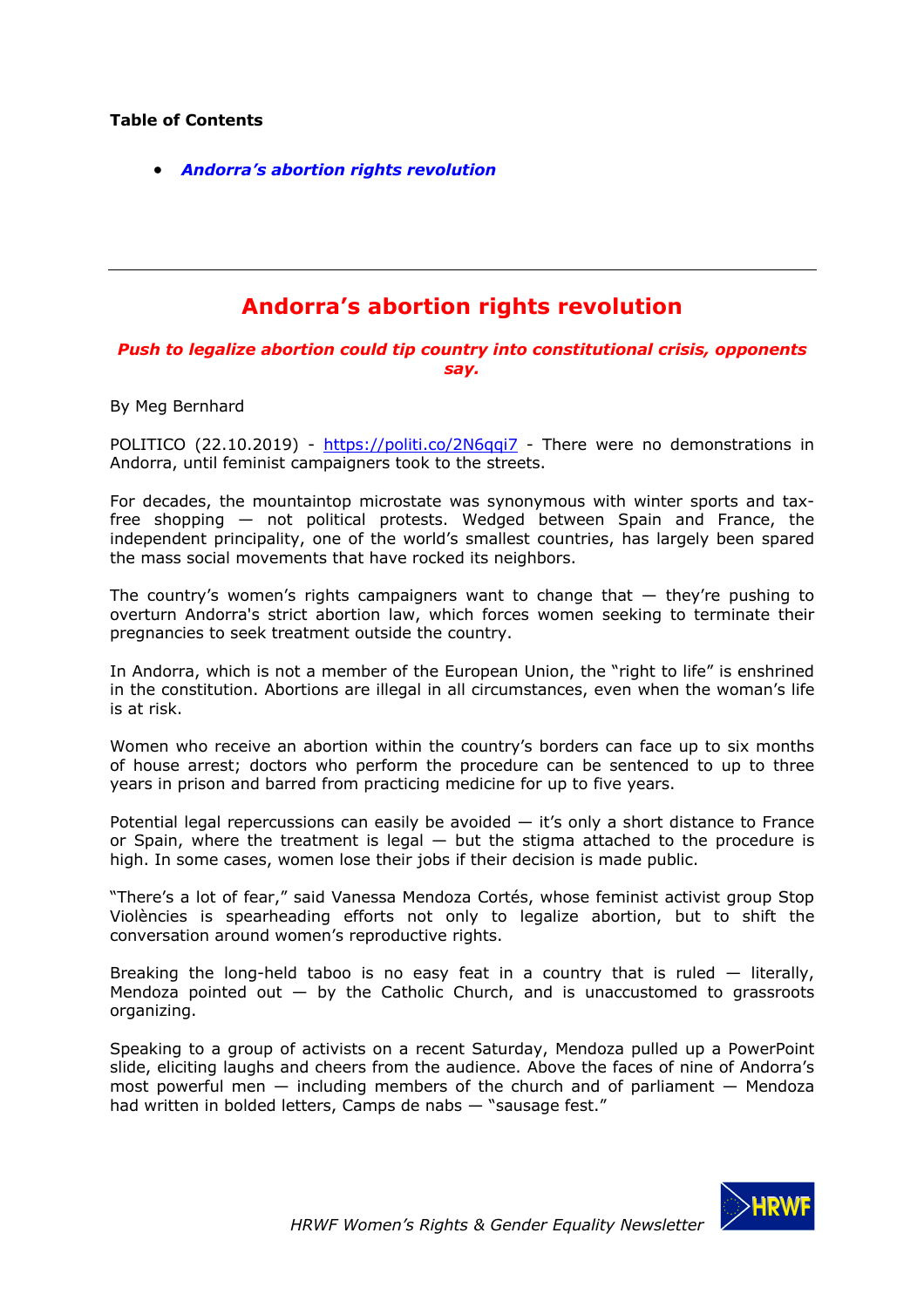Mendoza pointed to a picture of Bishop Joan Enric Vives Sicília, who together with the president of France, currently Emmanuel Macron, is one of the country's two "coprinces."

"This is the man who said we were the venom poisoning the tree of the institution," she said.

"If we don't have a little bit of humor here, we can't survive."

## *For women living in Andorra, the process of arranging an abortion is often traumatic — and expensive.*

Some doctors require women to listen to their fetus' heartbeat, or look at ultrasound images before they agree to provide them with information on seeking an abortion abroad. Most women travel to France or Spain for the procedure, which will often cost them hundreds, in some cases thousands, in travel expenses and extra fees.

Last year, some 124 Andorran women got abortions in Catalonia's private and public health centers, according Catalonia's ministry of health. Data is not available for France, and Andorra does not collect statistics about women who leave the country to end their pregnancies.

The women make their journeys discreetly. "In Andorra, these things aren't usually talked about," said Tatiana Navarro, an Andorran journalist.

Joana Ferreira, a 16-year-old activist, said her friend described the experience of seeking an abortion abroad as "cold." "She didn't have help from anyone," Ferreira said. "She had to go the clinic alone."

The silence surrounding abortion in Andorra creates uncertainty over what, exactly, is legal.

Eric Sylvestre, an Andorran doctor who supports legalizing abortion, said it's unclear whether doctors can be punished for giving advice on abortion or recommending a woman visit a particular clinic abroad.

According to Eric Jover, a spokesperson for the Andorran government, giving advice is fine — but actively promoting and advocating abortion is not.

Opponents of the push to legalize abortion say their resistance is not motivated only by tradition and religion — the effort could threaten the stability of the country itself.

While Andorra's parliament makes laws, they must be signed off by one of its two coprinces before they can go into effect.

The French president has been reticent to make a statement on whether Andorra should legalize abortion, even if he has "always defended the right of women to their own bodies," as he said on a visit to Andorra last month.

The bishop, meanwhile, has made it clear he will not green-light any new abortion law passed by the government — and would resign if Macron were to approve it in his stead.

What would happen next is hard to predict, but abortion opponents say the standoff would tip the country into a constitutional crisis.

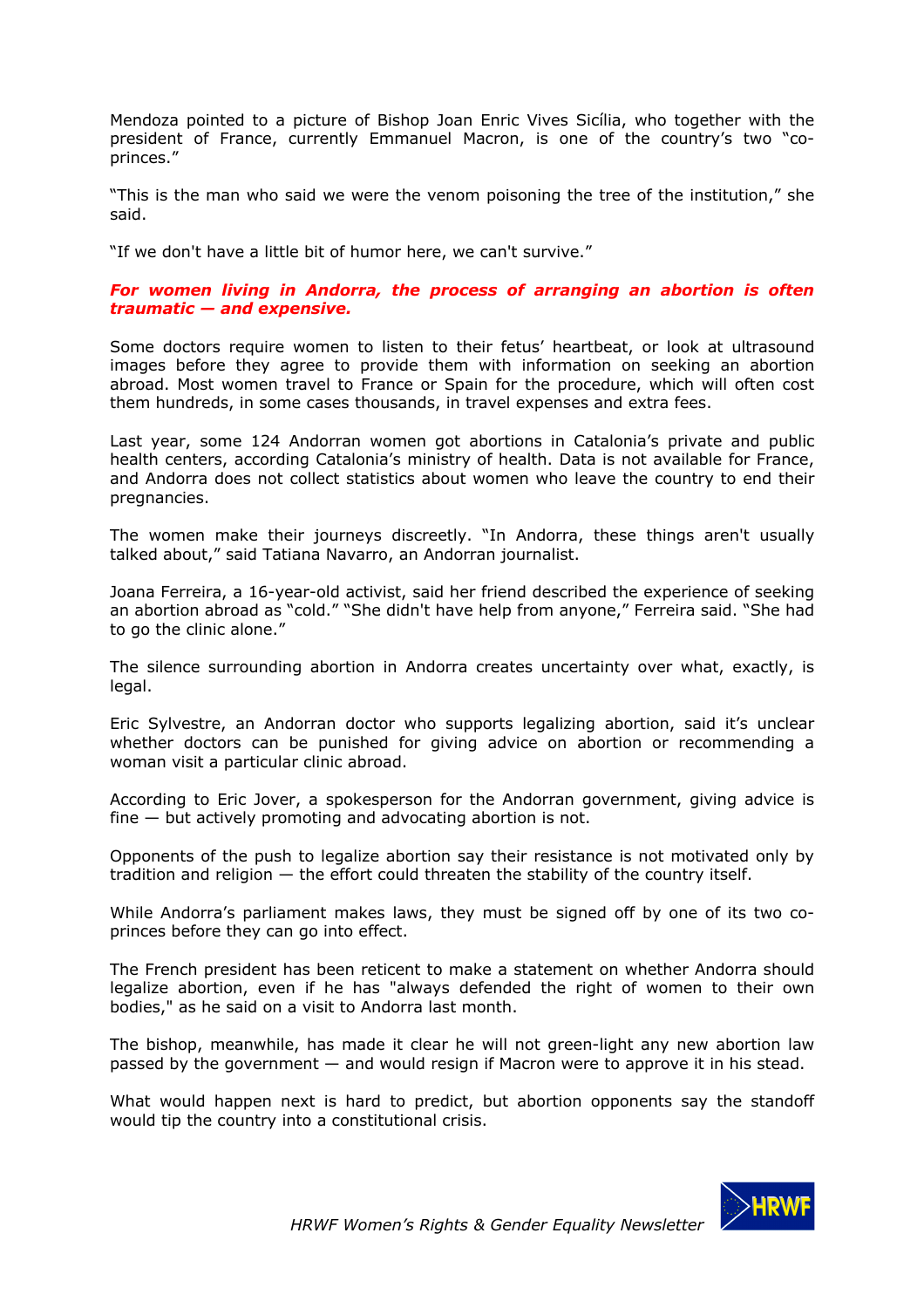"You can't have legalization about abortion thinking that it wouldn't have secondary effects on our constitutional model," said Jover, the government spokesperson.

"If the Andorran people decided that the elements associated with the abortion law are more important than our institutional elements … it could be done, but we would have to change our institutional model."

## *The fledgling women's rights movement doesn't yet boast big numbers.*

Last year, 60 people marched on International Safe Abortion day; this year, a march in support of women's rights drew some 500 people.

But in the micro-state of only 77,000 people, their efforts have been loud enough to put the issue on the national agenda.

In a general election earlier this year, every major party took a public position on abortion. The governing party, Demòcrates per Andorra, for example, has pledged to create a support system for women who leave the country to receive abortions  $-$  a proposal activists and liberal lawmakers have slammed as hypocritical.

"The government says, 'This is a crime, but don't worry about it we'll help you do it another place,'" said Rosa Gili, a member of the Social Democratic party in the Andorran parliament.

Still, things are moving. Last year, the country's health ministry made emergency contraception available without a prescription  $-$  a move activists considered a major victory.

Many credit the massive turnout at last year's International Women's Day marches in Spain for inspiring Andorran women to stage their own protests. In March this year, hundreds of Spanish women traveled Andorra to lend their support to their demonstration.

For Mendoza, the heated debate is also personal.

She's been called a "feminazi" and received death threats. Once, a commentator wrote to her, "You'll know what it means to abort when they rape you."

But Mendoza maintains it's a fight worth fighting. After the meeting she held with activists, the group joined some 200 people at a nearby park, where they waited to begin a two-hour march into the capital, Andorra la Vella.

A few dozen had come by bus from Barcelona to offer support. "From the outside, you can't see what's happening in Andorra," said Remedios Merchan, an activist from Mataró.

Make noise, be seen, don't get hit by cars, Mendoza instructed the activists through her megaphone. The women headed down the highway in a sea of purple  $-$  the color of the abortion rights movement  $-$  shouting "If the pope were a woman, abortion would be legal" and "join the cause!"

As night fell on the outskirts of Andorra la Vella, the protesters stopped by a Catholic Church where worshippers were attending Saturday evening mass.

They leaned a white cross reading "Get out of our ovaries" against a stone pillar and tossed clothes hangers — each bearing the name of a woman who died from a clandestine abortion, not just in Andorra but around the world  $-$  on the ground.